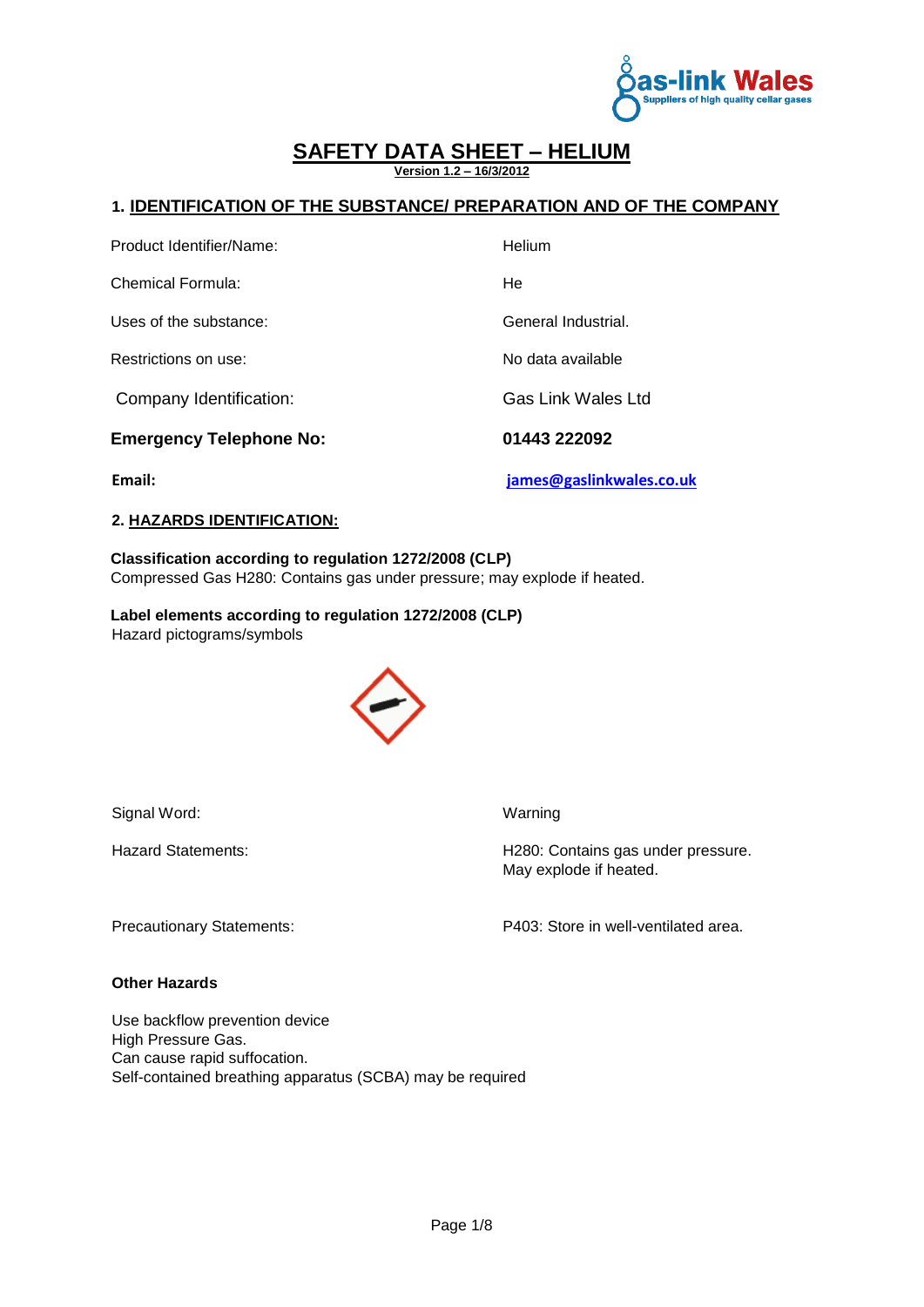

**Version 1.2 – 16/3/2012**

### **3. COMPOSITION/ INFORMATION ON INGREDIENTS**

CAS Number: 7440-59-7 Concentration/ purity: 100%<br>
Classification (CLP) Tressurised gas. Classification (CLP)

EEC Number: 231-168-5 (from EINECS)<br>Concentration/ purity: 100%

### **4. FIRST AID MEASURES**

| <b>Description of first aid measures:</b> |                                                                                                                                                                                                |
|-------------------------------------------|------------------------------------------------------------------------------------------------------------------------------------------------------------------------------------------------|
| General advice:                           | Remove victim to uncontaminated area<br>wearing self-contained breathing apparatus.<br>Keep victim warm and rested. Call a doctor.<br>Apply artificial respiration if breathing has<br>stopped |
| Eye & Skin Contact:                       | In case of contact with eyes, rinse<br>immediately with plenty of water. Adverse<br>effects not expected on contact with skin.                                                                 |
| Ingestion:                                | Not considered a potential route of exposure                                                                                                                                                   |
| Inhalation:                               | Move victim to fresh air. If breathing has<br>stopped, apply artificial respiration. In case of<br>shortness of breath, give oxygen. Keep victim<br>warm and rested. Call Doctor.              |
| <b>Symptoms:</b>                          | Dizziness, Salivation, loss of coordination<br>and mobility, vomiting and nausea. In<br>extreme cases, loss of consciousness.                                                                  |
| <b>5. FIRE FIGHTING MEASURES</b>          |                                                                                                                                                                                                |
| Suitable Extinguishing Media:             | All known extinguishing media can be used.                                                                                                                                                     |
| Specific Hazards:                         | Exposure to fire may cause containers to<br>rupture/explode. Non-flammable. Move away<br>from container and cool cylinder with water<br>from a protected position                              |
| Advice for firefighters:                  | If necessary, use self-contained breathing<br>apparatus.                                                                                                                                       |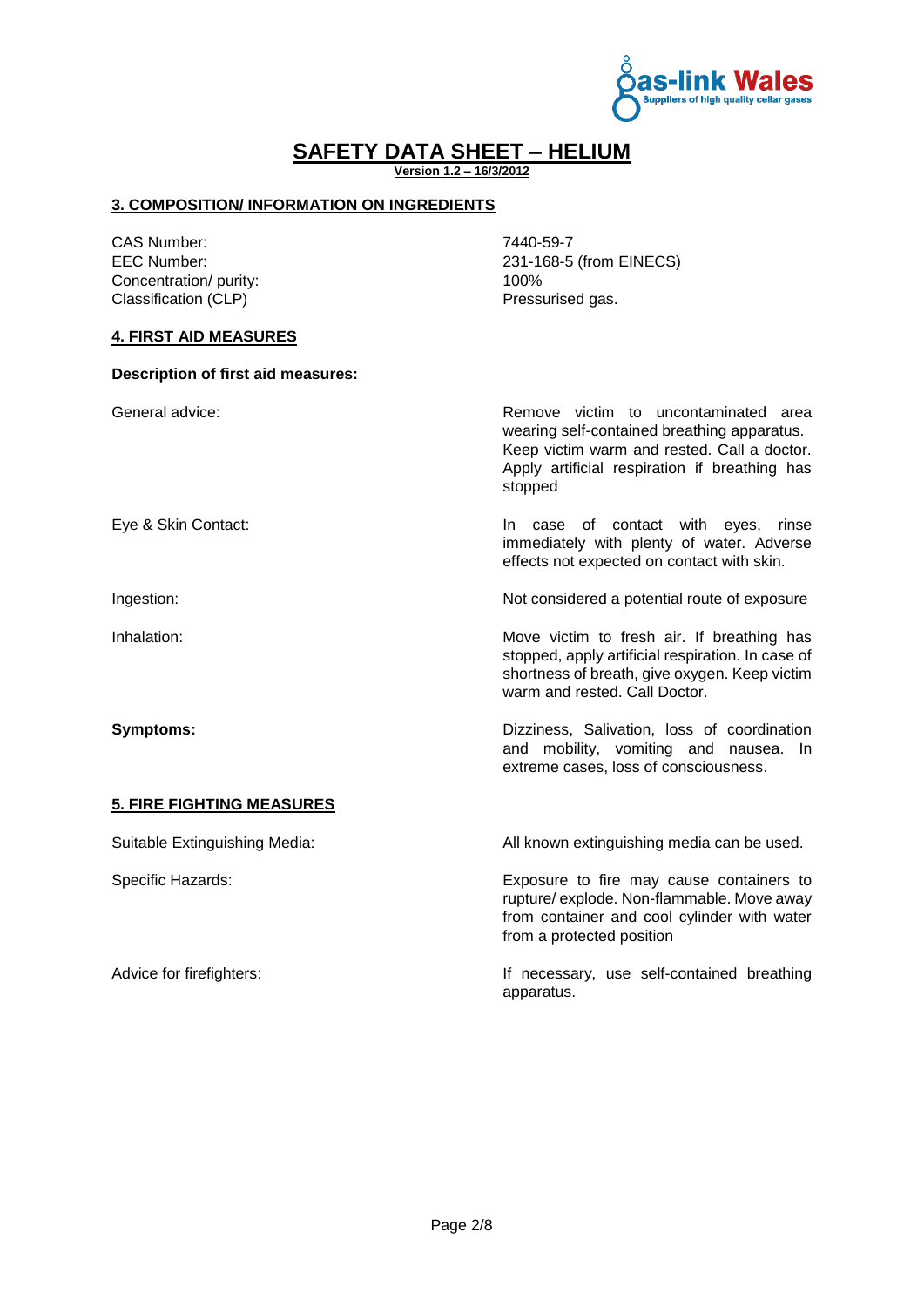

**Version 1.2 – 16/3/2012**

### **6. ACCIDENTAL RELEASE MEASURES**

| <b>Personal Precautions:</b>      | Evacuate area. Wear self-contained breathing apparatus when<br>entering area. Monitor oxygen levels and ventilate area until proven<br>safe.                                                                                                                                                                       |
|-----------------------------------|--------------------------------------------------------------------------------------------------------------------------------------------------------------------------------------------------------------------------------------------------------------------------------------------------------------------|
| <b>Environmental Precautions:</b> | Prevent discharge in any place where its accumulation could be<br>dangerous. Prevent further leakage if safe to do so                                                                                                                                                                                              |
| Clean Up Methods:                 | Ventilate area.                                                                                                                                                                                                                                                                                                    |
| Additional advice:                | Increase ventilation to the release area and monitor concentrations. If<br>leak is from cylinder or cylinder valve, call the Gas-Link Wales<br>emergency number. If leak is in the users system, close the cylinder<br>valve, safely vent the pressure, and safely vent the pressure before<br>attempting repairs. |

#### **7. HANDLING AND STORAGE**

Store in segregated area away from combustible material.

Protect cylinders from physical damage; do not drag, roll, slide or drop. Do not allow storage area temperature to exceed 50°C (122°F). Only experienced and properly trained persons should handle compressed gases/cryogenic liquids. Before using the product determine its identity by reading the label. Know and understand the properties and hazards of the product before use. When in doubt as to the correct handling procedure for a particular gas, contact the supplier.

Do not remove or deface content identifying labels. When moving cylinders, even for short distances, use cylinder trolley or hand truck designed to transport cylinders. Leave valve protection guards in place. Secure cylinders against either a wall or bench or place in a cylinders stand. Before connecting cylinder, check the complete gas system for suitability, in particular check pressure rating and material compatibility. Open valve slowly. If user experiences any difficulty operating cylinder valve discontinue use and contact supplier. Close cylinder valve after each use and when empty, even if still connected to equipment. Never attempt to repair or modify container valves or safety relief devices. Damaged valves should be immediately reported to the supplier.

Do not subject cylinders to abnormal mechanical shocks which may cause damage to their valve or safety devices. Never attempt to lift a cylinder by its valve protection cap or guard. Do not use cylinders as rollers or supports or for any purpose other than to contain the gas as supplied. Never strike an arc on a compressed gas cylinder or make a cylinder part of an electrical circuit. Do not smoke while handling product or cylinders. Never recompress a gas or a gas mixture. Never attempt to transfer gases from one cylinder to another. Always use backflow protection devices in piping. Never use direct flame or electrical heating devices to raise the pressure of a cylinder. Prolonged periods of cold temperature below –30°C (20F°) should be avoided. Suck back of water into container must be prevented. Purge air from system before introducing gas. Do not allow back feed into the container. Use only properly specified equipment which is suitable for this product, its supply pressure and temperature.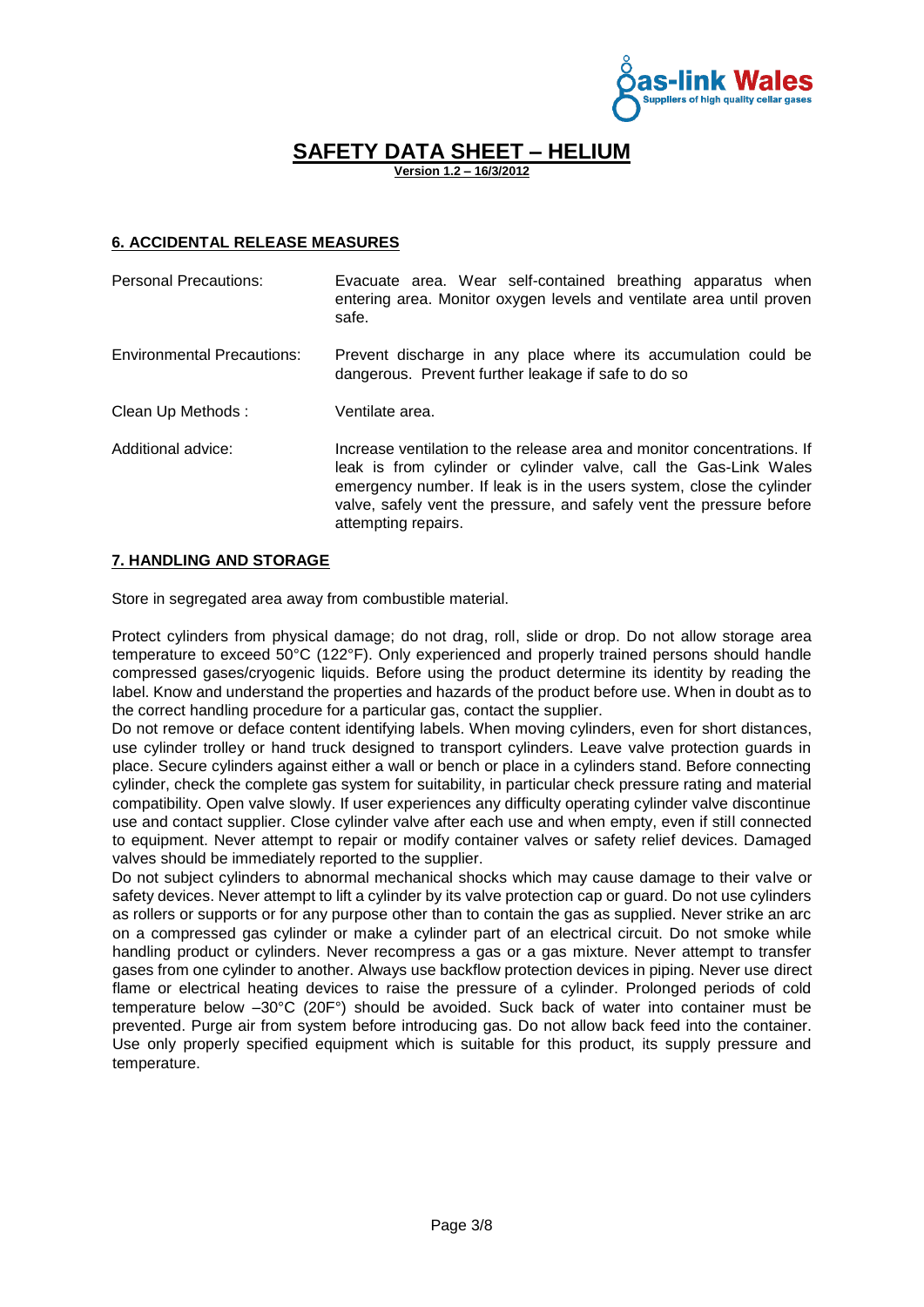

**Version 1.2 – 16/3/2012**

### **8. EXPOSURE CONTROLS/ PERSONAL PROTECTION**

- **Control parameters:** No established exposure limits
- Exposure Controls: Always used in a closed system. Provide Natural or mechanical ventilation to prevent accumulation above exposure limits. Systems should be regularly checked for leakage. Oxygen detectors should be used

#### **Personal protective equipment**

Respiratory protection: Self-contained breathing apparatus (SCBA) or positive pressure airline with mask are to be used in oxygen deficient atmosphere. Air purifying respirators will not provide protection. Users of breathing apparatus must be trained.

Hand protection: Sturdy work gloves are recommended for handling cylinders. The breakthrough time of the selected gloves must be greater than the intended use period.

#### Eye protection: Safety glasses recommended when handling cylinders.

Skin & body protection: Safety footwear is recommended when handling cylinders.

Special instructions for

protection and hygiene: Ensure adequate ventilation, especially in confined areas.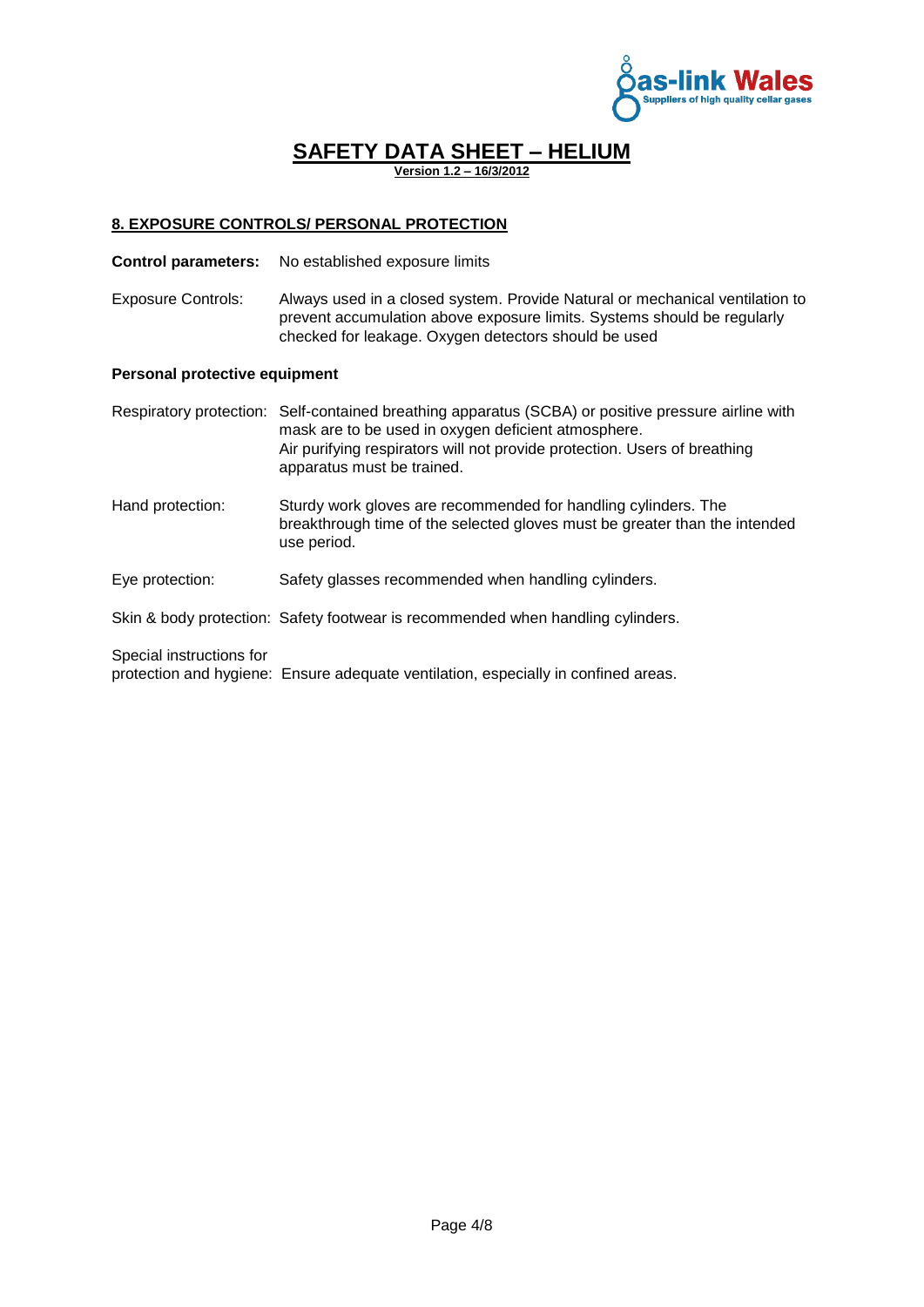

**Version 1.2 – 16/3/2012**

### **9. PHYSICAL AND CHEMICAL PROPERTIES**

| Appearance/ Colour:<br>Odour: | Compressed gas, Colourless gas.<br>No odour warning properties                                                 |
|-------------------------------|----------------------------------------------------------------------------------------------------------------|
| Odour threshold:              | No data available                                                                                              |
| pH:                           | Not applicable                                                                                                 |
| Melting point range:          | -272 $\rm ^{o}C$                                                                                               |
| Boiling point range:          | $-269$ °C                                                                                                      |
| Flash point:                  | Not applicable.                                                                                                |
| <b>Evaporation Rate</b>       | Not applicable.                                                                                                |
| Flammability (solid/gas)      | No data available                                                                                              |
| Upper/Lower                   |                                                                                                                |
| Explosion/flammability limit: | No data available                                                                                              |
| Vapour pressure:              | Not Applicable                                                                                                 |
| Water solubility:             | $0.0015$ g/l                                                                                                   |
| Relative vapour density:      | $0.138$ (air = 1)                                                                                              |
| Relative density:             | No data available                                                                                              |
| <b>Partition coefficient</b>  |                                                                                                                |
| (n-octanol/water)             | Not applicable                                                                                                 |
| Auto ignition temperature:    | No data available                                                                                              |
| Decomposition temperature:    | No data available                                                                                              |
| Viscosity:                    | Not applicable.                                                                                                |
| Explosive properties:         | No data available                                                                                              |
| Oxidizing properties:         | No data available                                                                                              |
| Molecular weight:             | 4 g/mol                                                                                                        |
| Density:                      | 0.0002 g/cm <sup>3</sup> (0.012lb/ft <sup>3</sup> ) at 21 <sup>o</sup> C (70 <sup>o</sup> F) Note: (as vapour) |
| Specific volume:              | 6.0349 m <sup>3</sup> /kg at 21 <sup>o</sup> C (70 <sup>o</sup> F)                                             |

### **10. STABILITY AND REACTIVITY**

| Reactivity:                                     | Refer to possibility of hazardous reactions and/or incompatible<br>materials sections. |
|-------------------------------------------------|----------------------------------------------------------------------------------------|
| <b>Chemical Stability:</b>                      | Stable under normal conditions.                                                        |
| Possibility of                                  |                                                                                        |
| hazardous reactions:                            | No data available.                                                                     |
| Conditions to avoid:<br>Hazardous decomposition | No data available.                                                                     |
| products:                                       | No data available.                                                                     |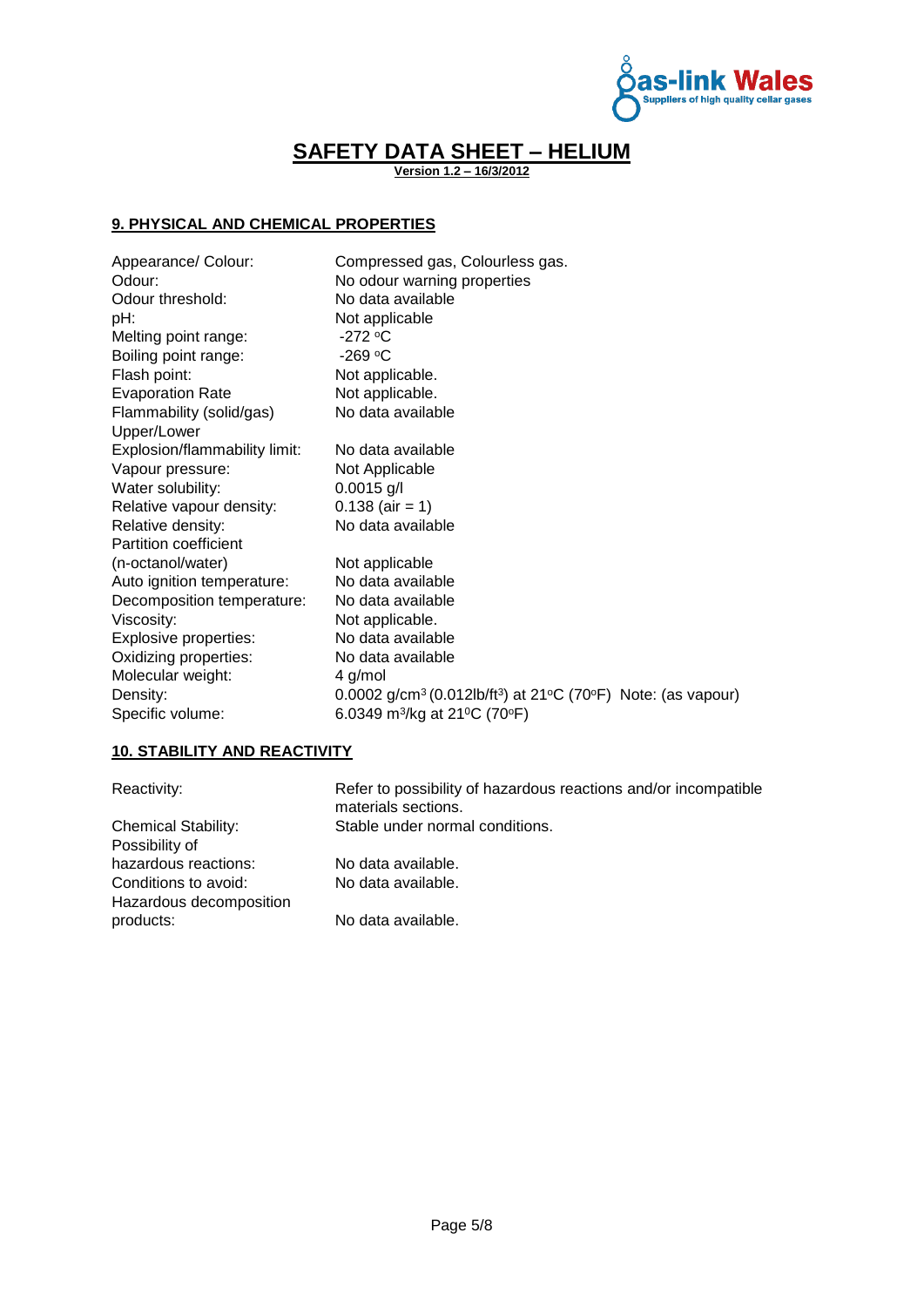

**Version 1.2 – 16/3/2012**

### **11. TOXICOLOGICAL INFORMATION**

### **Information on toxicological effects.**

| Effects on eyes:                       | In case of contact with eyes, seek medical advice                                                                                                        |
|----------------------------------------|----------------------------------------------------------------------------------------------------------------------------------------------------------|
| Effects on skin:                       | No adverse effect.                                                                                                                                       |
| Inhalation effects:                    | May cause asphyxiation in high concentrations. Symptoms can<br>include rapid loss of consciousness.                                                      |
| Ingestion effects:                     | ingestion is not considered a potential route of exposure.                                                                                               |
| Symptoms:                              | Exposure to oxygen deficient atmosphere may cause the following<br>symptoms; dizziness, Salivation, Nausea, Vomiting, Loss of<br>mobility/consciousness. |
| Acute oral toxicity:                   | No data available on the product itself.                                                                                                                 |
| Inhalation:                            | No data available on the product itself                                                                                                                  |
| Acute dermal Toxicity:                 | No data available on the product itself.                                                                                                                 |
| Skin corrosion/irritation:             | No data available                                                                                                                                        |
| Serious eye damage<br>/eye irritation: | No data available                                                                                                                                        |
| Sensitisation:                         | No data available.                                                                                                                                       |
|                                        |                                                                                                                                                          |

### **Chronic toxicity or effects from long-term exposure**.

| Carcinogenicity:                                               | No data available                        |
|----------------------------------------------------------------|------------------------------------------|
| Reproductive toxicity:                                         | No data available on the product itself. |
| Gem cell mutagenicity:                                         | No data available on the product itself. |
| Specific target organ systemic<br>toxicity(single exposure):   | No data available.                       |
| Specific target organ systemic<br>toxicity(repeated exposure): | No data available on the product itself. |
| Aspiration hazard:                                             | No data available.                       |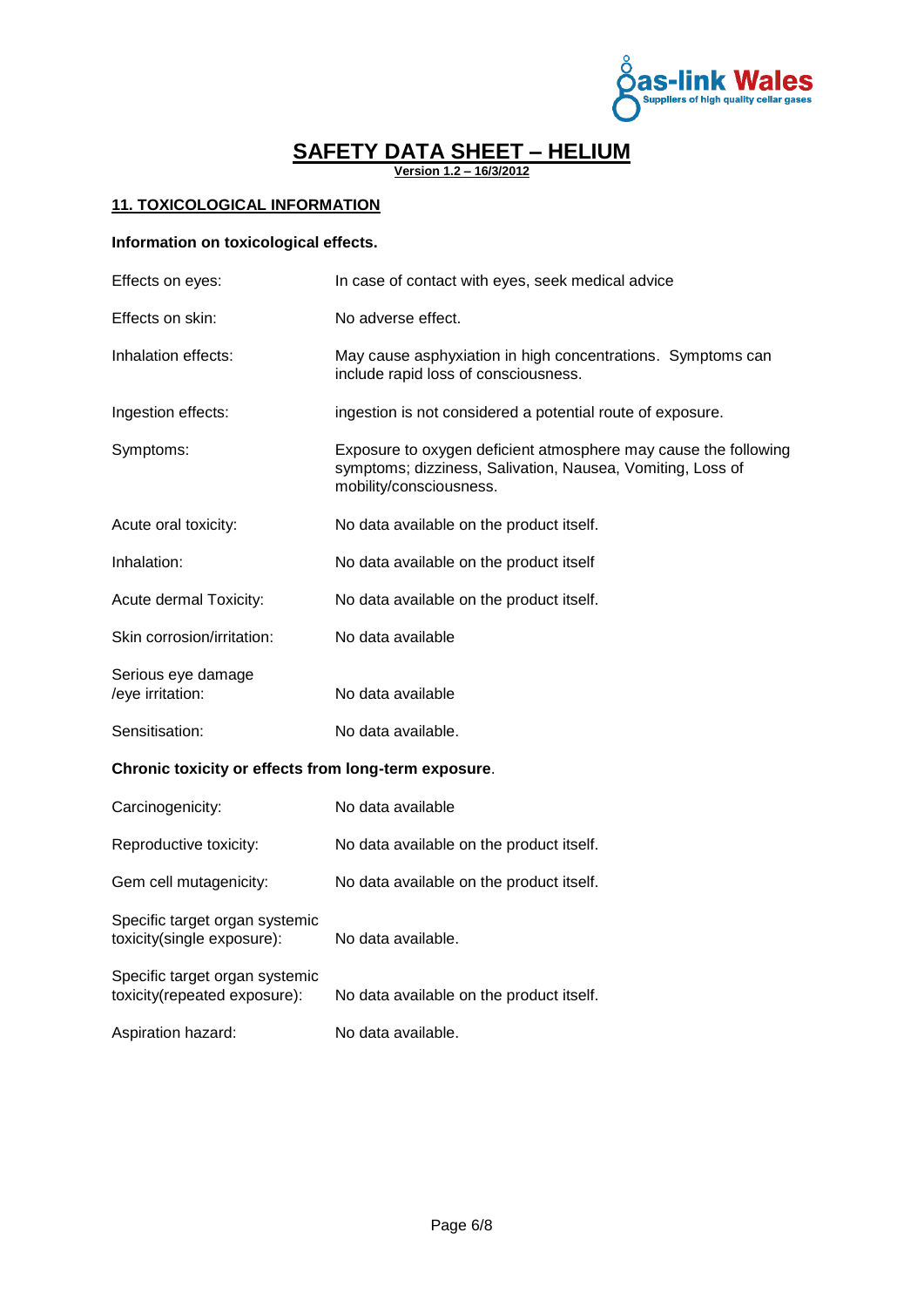

**Version 1.2 – 16/3/2012**

### **12. ECOLOGICAL INFORMATION**

| <b>Toxicity</b><br>Aquatic toxicity: | Not applicable                                                          |
|--------------------------------------|-------------------------------------------------------------------------|
| Toxicity to other organisms:         | No data available on the product itself.                                |
|                                      | Persistence and degradability: No data available on the product itself. |
| Bio accumulative potential:          | No data available on the product itself.                                |
| Mobility in soil:                    | Ground or water pollution unlikely, due to high volatility.             |
| Other adverse effects:               | No ecological damage caused by this product                             |

### **13. DISPOSAL CONSIDERATIONS**

| Waste treatment methods: | Contact Gas Link Wales if guidance is required.         |
|--------------------------|---------------------------------------------------------|
|                          | Return unused product in original cylinder to supplier. |
| Contaminated packaging:  | Return cylinder to supplier.                            |

### **14. TRANSPORT INFORMATION**

| <b>ADR</b><br>UN ID No.:<br>Proper Shipping Name.<br>Class/Division:<br>Tunnel code:<br>Hazard Identification No.:<br>$Label(s)$ : | UN1046<br>Helium, Compressed<br>2<br>(E)<br>20<br>2.2 |
|------------------------------------------------------------------------------------------------------------------------------------|-------------------------------------------------------|
| IATA<br>UN ID $No.$ :<br>Proper Shipping Name.<br>Class/Division:<br>$Label(s)$ :                                                  | UN1046<br>Helium, Compressed<br>2.2<br>22             |
| <b>IMDG</b><br>$UNID No.$ :<br>Proper Shipping Name.<br>Class/Division:<br>$Label(s)$ :                                            | UN1046<br>Helium, Compressed<br>2.2<br>2.2            |
| <b>RID</b><br>UN ID No.:<br>Proper Shipping Name.<br>Class/Division:<br>$Label(s)$ :                                               | <b>UN1046</b><br>Helium, Compressed<br>2<br>2.2       |

Avoid transport on vehicles where the load space is not separated from the driver's compartment. Ensure vehicle driver is aware of the potential hazards of the load and knows what to do in the event of an accident or emergency.